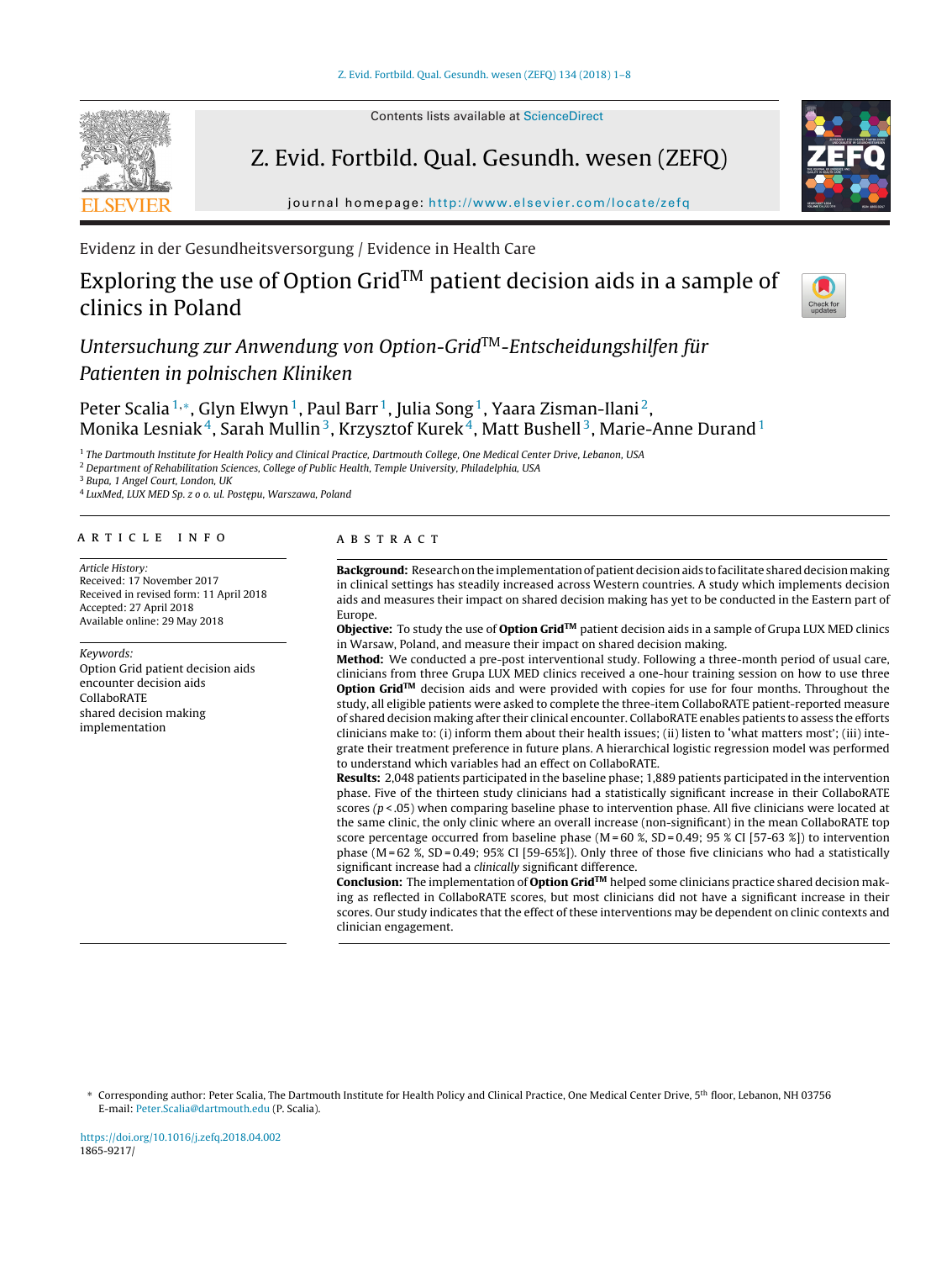#### Artikel-Historie:

Eingegangen: 17. November 2017 Revision eingegangen: 11. April 2018 Akzeptiert: 18. März 2018 Online gestellt: 29. Mai 2018

#### Schlüsselwörter:

Option-Grid-Entscheidungshilfen Entscheidungshilfen zur Anwendung im Rahmen der Arztkonsultation CollaboRATE partizipative Entscheidungsfindung Implementierung

#### ZUSAMMENFASSUNG

**Hintergrund:** Die Anzahl der Forschungsarbeiten zur Implementierung von Entscheidungshilfen für Patienten zur Unterstützung von partizipativer Entscheidungsfindung (PEF) im stationären Bereich hat in den westlichen Ländern stetig zugenommen. In Osteuropa steht eine Studie, in der Entscheidungshilfen implementiert und ihre Wirkung auf die partizipative Entscheidungsfindung gemessen wird, dagegen noch aus.

**Ziel:** Die Anwendung von **Option-GridTM-**Entscheidungshilfen für Patienten in einer Stichprobe von Kliniken der LUX-MED-Gruppe in Warschau (Polen) zu untersuchen und ihren Einfluss auf die partizipative Entscheidungsfindung zu bestimmen.

**Methodik:** Es wurde eine Prä-Post-Interventionsstudie durchgeführt. Im Anschluss an eine dreimonatige Phase mit Standardversorgung erhielten Ärzte aus drei LUX-MED-Kliniken eine einstündige Schulung zur Anwendung von drei **Option-GridTM**-Entscheidungshilfen; zudem wurden ihnen Exemplare der Entscheidungshilfe für einen Zeitraum von 4 Monaten ausgehändigt. Im Verlauf der Studie wurden alle geeigneten Patienten nach ihrer Arztkonsultation gebeten, den aus drei Items bestehenden CollaboRATE-Patientenfragebogen zur partizipativen Entscheidungsfindung auszufüllen. CollaboRATE versetzt Patienten in die Lage, ärztliche Bemühungen bezüglich der folgenden drei Aspekte zu beurteilen: (1) Aufklärung des Patienten über seine Erkrankung; (ii) Zuhören, ,,was dem Patienten am wichtigsten ist''; (iii) Berücksichtigung der Behandlungspräferenzen des Patienten in späteren Behandlungsplänen. Um festzustellen, welche Variablen Einfluss auf CollaboRATE haben, wurde eine hierarchische logistische Regression durchgeführt.

**Ergebnisse:** 2048 Patienten nahmen an der Baseline-Phase und 1889 Patienten in der Interventionsphase teil. Beim Vergleich zwischen Baseline- und Interventionsphase wiesen fünf der 13 Studienärzte eine statistisch signifikante Zunahme ihrer CollaboRATE-Scores auf (p < 0,05). Alle fünf Ärzte waren an derselben Klinik tätig, der einzigen Klinik, wo es insgesamt zu einem (nichtsignifikanten) Anstieg in den mittleren prozentualen CollaboRATE-Höchstwerten zwischen Baseline- (M = 60 %, SD = 0,49; 95%-CI [57- 63 %]) und Interventionsphase (M = 62 %, SD = 0,49; 95%-CI [59-65 %]) kam. Bei nur drei dieser fünf Ärzte ergab sich außer dem statistisch signifikanten Anstieg auch ein klinisch relevanter Unterschied.

**Schlussfolgerung:** Einigen Ärzten hat die Implementierung von **Option GridTM** geholfen, PEF zu praktizieren, was sich in den CollaboRATE-Scores widerspiegelt, allerdings konnte die Mehrzahl der Ärzte keinen signifikanten Anstieg in ihren Scores erzielen. Unsere Studie zeigt, dass der Effekt solcher Interventionen möglicherweise vom Klinikumfeld und vom ärztlichen Engagement abhängig ist.

#### **Introduction**

Shared decision making, a process that involves patients in medical decisions, has been shown to improve patient-clinician communication, decision outcomes, and patient satisfaction [\[1,2\].](#page-7-0) As a result, it has become increasingly embedded in healthcare policy across Western countries [\[1,3\].](#page-7-0) A recent editorial describes the accomplishments in areas of policy, research, and implementation of shared decision making in twenty-two countries [\[3\].](#page-7-0) However, there is little evidence of shared decision making activity in Eastern Europe, or in countries formerly under communist influence [\[3\].](#page-7-0) A randomized controlled trial in Romania showed that using decision aids is an effective way of portraying risk over time with, and without, the use of oral anticoagulants for treatment of atrial fibrillation  $[4]$ . We were unable to find other studies conducted in the former communist states of Eastern and Central Europe [\[4\].](#page-7-0) This might be because of the 'cultural imprint' in this part of Europe. A study conducted in East Germany suggested a lower preference for shared decision making in comparison to patients living in West Germany, which could be due to the influence of the former authoritarian political structure [\[5\].](#page-7-0)

Patient decision aids provide information on the pros and cons of comparable treatment options for preference-sensitive healthcare topics [\[6,7\].](#page-7-0) A Cochrane systematic review of patient decision aids indicates that these tools increase patient knowledge, risk perception, patient satisfaction, and participation in decision-making [\[2\].](#page-7-0) These tools are available in various lengths, formats, and modes of delivery [\[8\].](#page-7-0) Some are longer and are formatted to be used prior to the consultation, while other shorter tools are created for use in the encounter – also known as encounter patient decision aids  $[8]$ .

Option Grid encounter decision aids are brief, evidence-based tools that describe the available healthcare options associated with a particular health condition by using a set of frequently asked questions [\[9\].](#page-7-0) Studies show that these shorter encounter decision aids are practical and easier to use compared to the pre-encounter tools [\[7,8,10,11\].](#page-7-0) However, there is limited evidence about the impact of pre-encounter tools on healthcare communication (using observer measures).

Encounter-based decision aids hold promise at improving communication in healthcare and impacting interactions between patients and their healthcare professionals [\[10\].](#page-7-0)

A recent stepped wedge trial with 72 patients demonstrated that six physiotherapists who used an Option Grid for osteoarthritis of the knee showed higher levels of shared decision making (using Observer OPTION-12). Patients also demonstrated increased knowledge and readiness to decide on the most appropriate treatment option [\[12\].](#page-7-0) Wood et al.'s qualitative study examined how the Option Grid tools influenced shared decision making when used with an interpreter. Results indicated that patients asked more questions when the tool was present in the encounter [\[13\].](#page-7-0)

Randomized trials have also shown that Option Grid is feasible to use by clinicians  $[12]$ . These tools help clinicians provide information, structure the conversation, and confer agency to the patient [\[11,14\].](#page-7-0) These positive outcomes have led a few healthcare organizations to try and adopt Option Grid as a means to practice shared decision making with varying degrees of success [\[15\].](#page-7-0) There is some evidence to suggest that having a 'champion' clinician in the organization improves the likelihood of routine adoption, as opposed to using financial incentives to entice clinicians into using these tools [\[15\].](#page-7-0) Yet, it is clear that challenges to the implementation of encounter tools in clinic workflow patterns persist [\[16\].](#page-7-0)

Barriers to implementing patient decision aids exist at multiple levels in the healthcare system [\[16\].](#page-7-0) A systematic review by Elwyn et al. [\[17\]](#page-7-0) indicates that some clinicians are reluctant to use decision aids because they do not agree with the content embedded in the tools, or do not want to impose the 'decisional responsibility'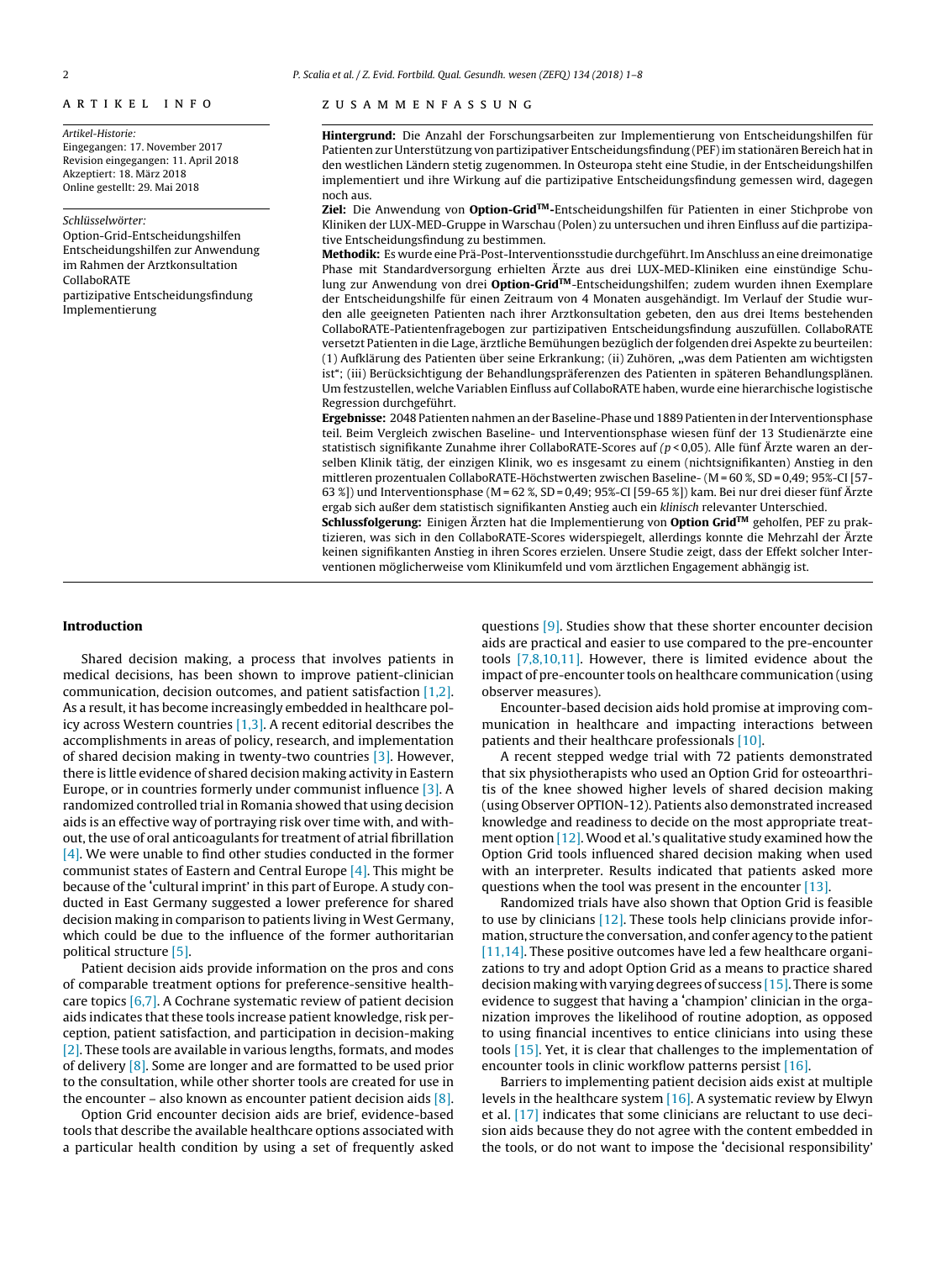on their patients. Time pressure and competing priorities make it difficult for clinicians to incorporate decision aids in their routines [\[17\].](#page-7-0) These barriers were also apparent in the MAGIC program, which was commissioned in the United Kingdom in an effort to implement shared decision making in routine care [\[18\].](#page-7-0) Clinicians in the program believed that providing the tool in the encounter was equivalent to practicing shared decision making [\[18\].](#page-7-0) This reflects the need to dedicate resources to educating clinicians about shared decision making as well as how to use patient decision aids.

We know that implementing shared decision making in the clinical setting is difficult [\[7\].](#page-7-0) Despite a growing body of research on implementation barriers and strategies, we do not yet know the impact that individual doctors or clinics have on implementing patient decision aids in the medical encounter. Is it the cultural context, the organizational factors, or the attitudes of individual clinicians? We set out to routinely implement Option Grid encounter patient decision aids in clinical settings to examine their influence on shared decision making [\[19\].](#page-7-0) We believe this is the first time this approach has been taken in Poland, and therefore gave us an opportunity to examine implementation challenges in a context where shared decision making has not been promoted at the policy level. The aim of this study was to examine the use of **Option GridTM** patient decision aids in a sample of Grupa LUX MED clinics in Warsaw, Poland, and measure their impact on shared decision making.

#### **Methods**

A mixed-method approach was used. First, a pre-post interventional study was conducted at three Grupa LUX MED clinics in Warsaw, Poland. Second, to better understand the context and quantitative results from the pre-post interventional study, we asked participating clinicians to fill out a brief survey and conducted a debrief interview with the study project manager at Grupa LUX MED in Warsaw. See [Figure](#page-3-0) 1 for an overview of the study design.

#### Settings and Participants

Grupa LUX MED is the largest private healthcare provider in Poland serving over 1.5 million patients across the country with over 170 facilities and almost 4,600 clinicians. Clinicians employed at three Grupa LUX MED clinics in Warsaw, Poland (Postepu St Clinic, Marriott Hotel Clinic, and Szernera St Clinic) were invited to take part in the study by their Medical Director. These clinics were selected by the Medical Director due to their high patient volume. All patients over 18 years old visiting one of the participating clinicians were invited by research assistants in the waiting room to take part in the study, irrespective of the reason for their clinic visit. The healthcare privacy laws in Poland protecting clinicians' and patients' identity influenced the data collection procedures and design of the study. Unique patient identifiers were used in both the baseline phase of data collection (usual care) and intervention phase (Option Grid; see data collection section), to identify a sub-sample of patients who had one of three Grid- specific conditions (i.e., patients who had heartburn, osteoarthritis of the knee, or were considering statins). Specifically, each clinician was provided with three-letter codes – each code corresponding to patients who had one of the three Grid-specific condition and one code for all remaining patients. Baseline data collection was conducted from February 2, 2016, to May 17, 2016. After the baseline phase a onehour workshop was delivered to participating clinicians in Warsaw on May 11, 2016.

#### Intervention

Both the workshop and the Option Grid patient decision aids represented the interventions in our study. GE presented a onehour power point presentation to participating clinicians in a workshop that provided a definition of shared decision making, described its principles, explained how it could be implemented, and provided a blueprint(three-talk model)[\[20\]](#page-7-0) on how to practice it. The presentation had three objectives: (i) deepen understanding of shared decision making; (ii) get familiar with the study, CollaboRATE and Option Grid; (iii) feel confident using Option Grid with patients. Clinicians were expected to use the three Option Grid decision aids whenever relevant to their patients, after the workshop.

For this study, the selection of Option Grid patient decision aids was based on high patient volume at the participating Grupa LUX MED clinics. The three patient decision aids were translated into Polish using an established translation protocol to ensure fidelity to the original version and cultural adaptation for local clinical acceptability [\[20\].](#page-7-0) The protocol is an adaptation of the translation procedure of the Agency for Healthcare Research and Quality (AHRQ), successfully used in previous studies [\[21–23\].](#page-7-0) A bilingual reviewer compared and reconciled the translations to the original version until consensus was achieved. The last step relied on data from interviews with both patients and clinicians fluent in the target language to ensure cultural appropriateness. Translations were tested using two rounds of cognitive debriefing interviews.

We interviewed two doctors and two patients per round, per Option Grid. In total, we completed 24 cognitive debriefing interviews.

### Consent Process

Patients of the 13 participating clinicians were recruited at the three participating Grupa LUX MED clinics. Patients recruited in the baseline phase were not required to sign a consent form. In the intervention phase, research assistants informed patients, assessed their eligibility and gauged their interest in participating prior to obtaining consent. Consent forms were prepared in collaboration with Grupa LUX MED to ensure comprehensibility and embedded in the online survey completed post-consultation (see data collection). Patients reviewed the consent form prior to the six-item questionnaire on the tablet computer provided to them post-consultation (see data collection for more details).

#### Outcome Measures

CollaboRATE is a three-item, patient-reported experience measure of shared decision making  $[24]$ . CollaboRATE evaluates the core tenets of shared decision making, namely: (i) information provision and explanation of health issues, (ii) elicitation of patient preferences, (iii) integration of patient preferences into decisions [\[23\].](#page-7-0) It asks patients to respond to the following questions on a scale of 0 (no effort was made) to 9 (every effort was made):

- 1. How much effort was made to help you understand your health issues?
- 2. How much effort was made to listen to the things that matter most to you about your health issues?
- 3. How much effort was made to include what matters most to you in choosing what to do next?

The CollaboRATE score represents a percentage of patients who give a 'top score.' A 'top score' is achieved when a patient gives the highest possible score (9) for each item of CollaboRATE.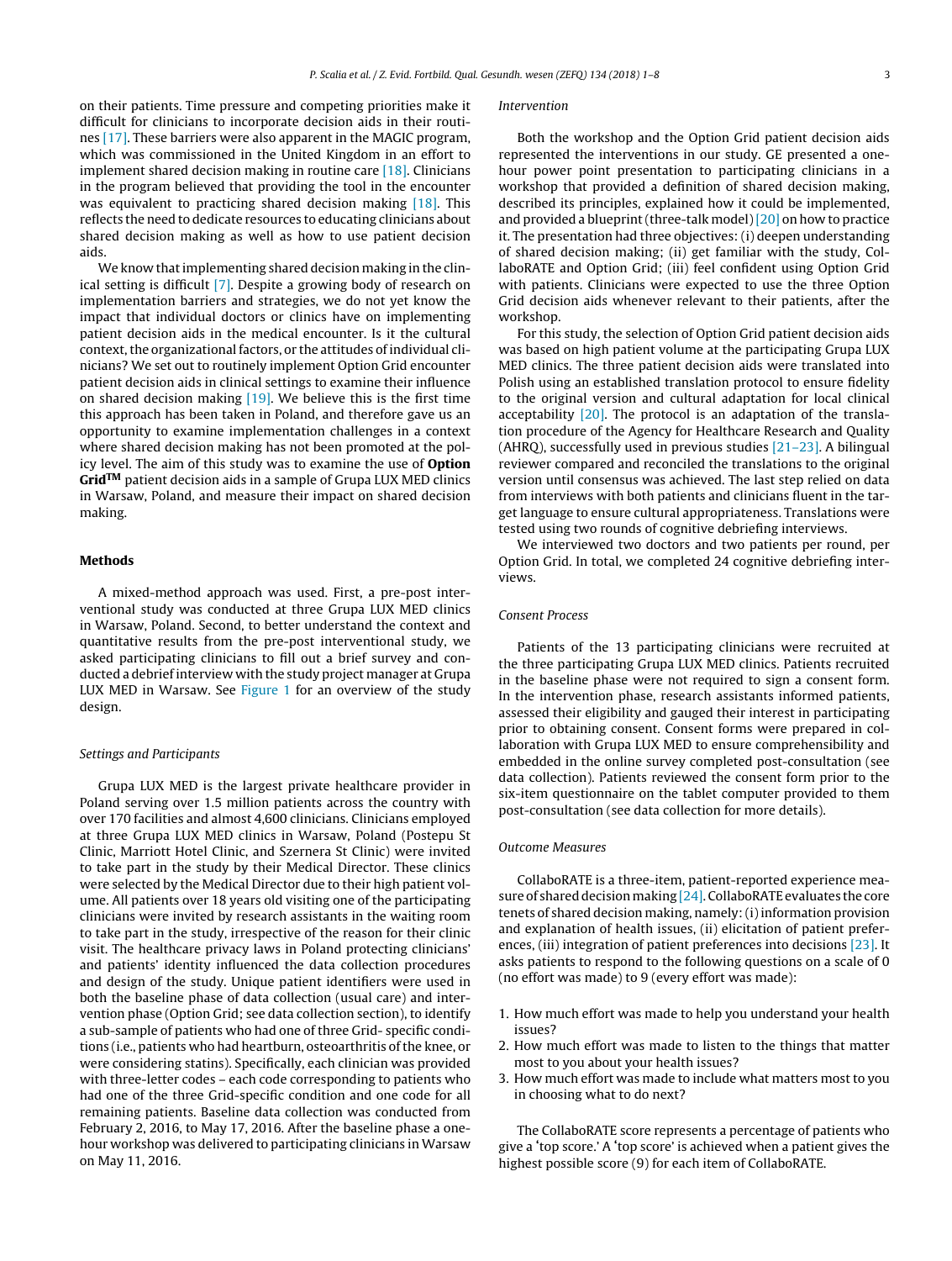<span id="page-3-0"></span>

**Figure 1.** Summary of study design.

The top-score approach has been validated as a strategy for reducing the impact of ceiling effects for patient-reported measures [\[24\].](#page-7-0) We are aware of other patient-reported shared decision making measures such as the Perceptions of Involvement in Care Scale (PICS), the SDM-Q-9, and the Consumer Assessment of Health Care Providers and Systems Clinician and Group (CG- CAHPS®), but we opted to use CollaboRATE because it is a fast and frugal measure that can be easily implemented in clinic workflow patterns [\[25–28\].](#page-7-0) Translation of CollaboRATE into Polish followed the same process as Option Grid patient decision aids.

#### Data Collection

To comply with privacy laws, participating clinicians provided all eligible patients with a three- letter code in the exam room before completing the visit. This ensured that the patient's information collected, including health condition and characteristics (age and gender), were de- identified. In both baseline and intervention phases, the patient completed a six-item questionnaire on a tablet computer provided by a research assistant, immediately following the visit with their clinician. The questionnaire included an information and consent page, the three- item CollaboRATE measure as well as gender, age range, and the three-letter code they received from their provider. In the intervention phase, eligible patients who provided consent used the Option Grid decision aid with their clinician prior to completing the six-item questionnaire. The manner in which we collected the data (deidentification), and the sheer volume of the dataset enabled us to report the patient's age (in categories) and gender in the baseline and intervention phase while respecting Polish privacy laws. To protect privacy, we did not collect any clinician demographic information.

After the intervention phase, clinicians received a five-item survey via email to assess their attitude toward the CollaboRATE measure and the acceptability, feasibility, and impact of Option Grid decision aids in routine clinical practice. Clinicians had the opportunity to rate items on a Likert scale – strongly disagree, disagree, unsure, agree, strongly agree - for each of the first four survey statements. For the last statement, clinicians had to indicate if they had a positive or negative attitude to the use of Option Grid. To reinforce our understanding of clinician attitude toward Option Grid and CollaboRATE, we conducted a debrief interview with the study project manager at Grupa LUX MED.

#### Data Analysis

First, to investigate the effect of using Option Grid on shared decision making in the intervention phase, we conducted a oneway ANOVA comparing the CollaboRATE scores from encounters where clinicians used Option Grid for Grid-specific conditions to scores from encounters where patients had one of the Grid-specific conditions but did not consent to use Option Grid.

Second, to evaluate the unique contribution of clinicians and clinics to shared decision making, a Hierarchical Logistic Regression model was created using four blocks: patient characteristics (to control for age and gender), Grid-specific conditions and other conditions, the specific clinic, and clinicians. The dependent variable was the dichotomous ''CollaboRATE top score'' variable  $(0 =$  received a top score; 1 = did not receive a top score). We used the Hierarchical Logistic Regression model to account for the variability at each level in the hierarchy and to analyze the cluster effects at different levels within the model. We wanted to identify a statistically significant change in CollaboRATE scores, but we also wanted to detect any clinically significant difference. To do this, we used the 'distribution-based method' to determine the minimal important difference (MID) in CollaboRATE scores at the clinician level [\[29\].](#page-7-0) This signifies that clinicians 'improving more than onehalf of the outcome score's standard deviation have achieved a minimal clinically important difference [\[30\].'](#page-7-0) Essentially, the minimal clinically important difference is the 'smallest change in an outcome that a patient would identify as important. It is a threshold above which the outcome experienced could be considered relevant by the patient [\[31\].'](#page-7-0)

Finally, we examined the clinicians' responses to the survey statements to help us understand the clinicians' attitudes towards CollaboRATE and Option Grid, and their views on the acceptability, feasibility, and impact of Option Grid decision aids in routine clinical practice. We also summarized the project manager's responses to the debrief interview (see [Appendix](#page-6-0) 2 for interview guide).

#### **Results**

#### Demographics

Thirteen clinicians participated in the study. Five gastroenterologists, two orthopedic surgeons, one family doctor, and one cardiologist were located at the Szernera St Clinic. Two family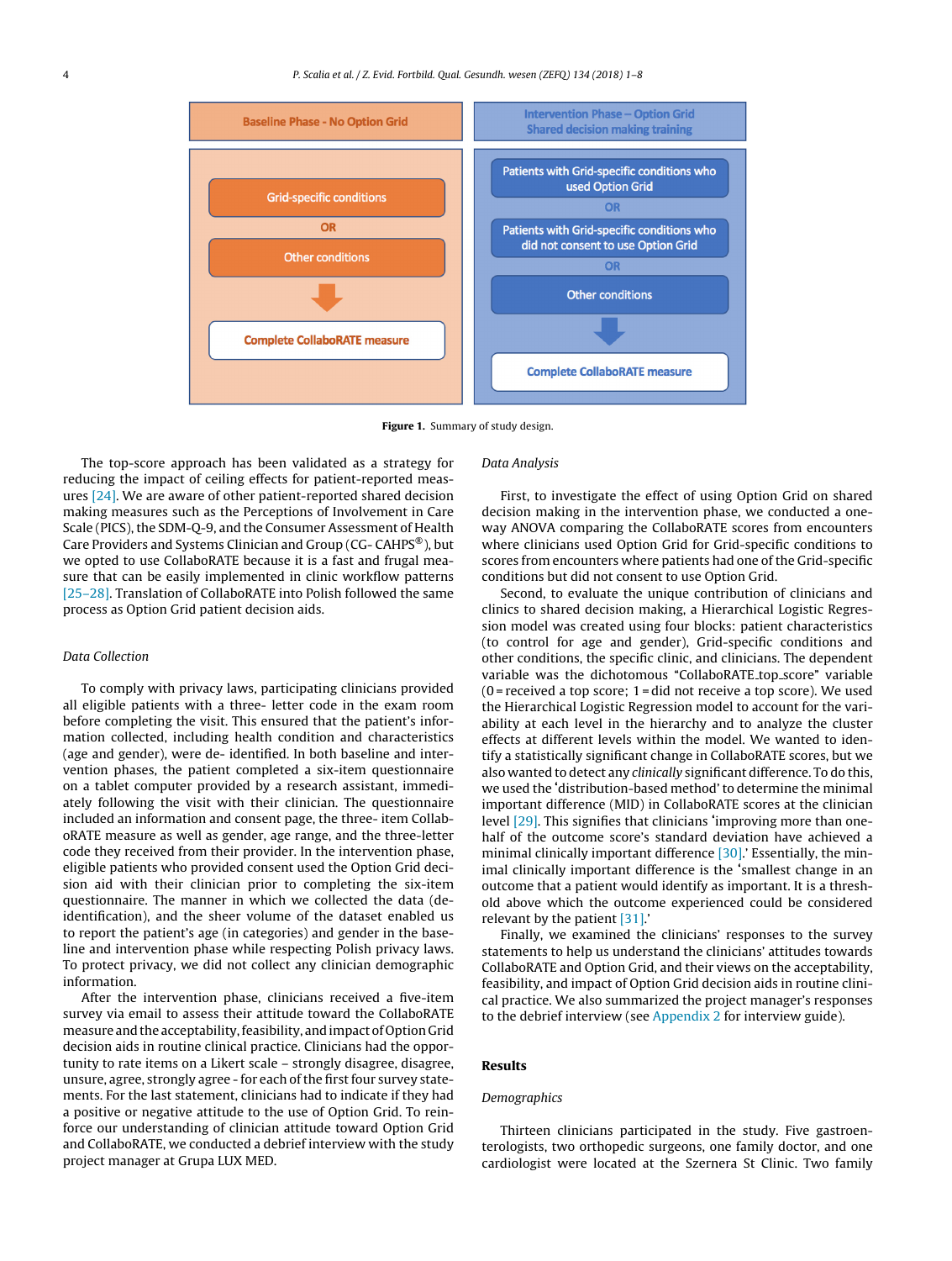Patient demographics for baseline and intervention phases<sup>\*</sup>

| Variable            | Baseline n (%) | Intervention $n$ $(\%)$ |
|---------------------|----------------|-------------------------|
| Gender              |                |                         |
| Male Female Missing | 887 (43)       | 768 (41)                |
|                     | 1121 (55)      | 1065(56)                |
|                     | 40(2)          | 56(3)                   |
| Age                 |                |                         |
| 18-29               | 258(12)        | 214(11)                 |
| $30 - 39$           | 509(25)        | 430 (23)                |
| $40 - 49$           | 403 (20)       | 376 (20)                |
| $50 - 59$           | 362(18)        | 353(19)                 |
| 60-69               | 363(18)        | 320(17)                 |
| $70+$               | 128(6)         | 150(8)                  |
| Missing             | 25(1)          | 46(2)                   |
| Total               | 2048 (100)     | 1889 (100)              |
|                     |                |                         |

Due to privacy laws in Poland, we were not able to include clinician demographic data.

doctors and one cardiologist were located at the Marriott Hotel Clinic. One orthopedic surgeon was located at the Postepu St Clinic.

In the baseline phase, we collected data from 2048 patients over a three-month period. In the intervention phase, we collected data from 1889 patients. The majority of patients who participated in each phase were female (56%). See Table 1 for details.

## The Effect of Option Grid Decision Aids on CollaboRATE

In the intervention phase, there was a small decrease in the mean CollaboRATE top score percentage when we compared patients who had consented to use Option Grid (M = 66%, SD = 0.47; 95% CI [61%-72%]), and those who had the Grid-specific condition, but did not consent to use Option Grid (M = 68%, SD = 0.47; 95% CI [63%-73%]). The one-way ANOVA result confirmed that the difference between those two groups was not significant  $(F(1,652) = 0.12,$  $p = .73$ ).

#### Clinics and Clinician Role in CollaboRATE Scores

Results indicate that the patient's age – being in the younger age categories – was associated with higher CollaboRATE top score (see Table 2 for details). There were five clinicians [clinician 1 (77% to 82%, p < .01), clinician 2 (65% to 75%, p < .01), clinician 9 (56% to 71%, p < .01), clinician 10 (55% to 80%, p < .01), and clinician 11  $(57%$  to 62%, p < .01)] who had a statistically significant increase in their mean CollaboRATE top score percentage from baseline phase to intervention phase (see Table 2 for details). All five clinicians were located at the same clinic, the Szernera St. Clinic. Clinician 6 had a statistically significant decrease in the mean CollaboRATE top score percentage (73% to 51%, p < .01). Clinician 12 dropped out of the study in the intervention phase of the study. [Figure](#page-5-0) 2 shows mean CollaboRATE top score at baseline and intervention for each clinician.

In terms of clinical significance, only three of the five clinicians (clinician 1, clinician 9, and clinician 10) who experienced a significant increase in their mean CollaboRATE top score percentage from baseline phase to intervention phase had a MID - which ranged from 0.05 to 0.83. MID was not detected in any other study clinician.

The Szernera St. Clinic was the only clinic where an overall increase (non-significant) in mean CollaboRATE top score percentage occurred when comparing baseline phase ( $M = 60\%$ , SD = 0.49; 95% CI [57%-63%]) to intervention phase scores (M = 62%, SD = 0.49; 95% CI[59%- 65%]). The Marriott Hotel Clinic experienced an overall decrease in mean CollaboRATE top score percentage when comparing baseline phase (M = 78%, SD = 0.42; 95% CI [74%-81%]) to intervention phase scores (M = 73%, SD = 0.45; 95% CI [69%-77%]). The Postepu St Clinic also experienced a decrease in CollaboRATE

#### **Table 2**

Hierarchical Logistic Regression analysis to identify the variables associated with CollaboRATE top score<sup>a,b</sup>

| Variables               | β        | Standard Error | p-value            | Odds Ratio |
|-------------------------|----------|----------------|--------------------|------------|
| Patient's Age 18-29     | 0.139    | 0.037          | 0.000              | 1.149      |
| 30-39                   | $-0.763$ | 0.258          | 0.003              | 0.466      |
| 40-49                   | $-0.769$ | 0.235          | 0.001              | 0.463      |
| $50 - 59$               | $-0.849$ | 0.234          | 0.000              | 0.428      |
| 60-69                   | $-0.536$ | 0.235          | 0.023              | 0.585      |
| $70+$                   | $-0.358$ | 0.237          | 0.130              | 0.699      |
| Patient Gender          | $-0.170$ | 0.104          | 0.101              | 0.844      |
| Grid-specific condition | $-0.274$ | 0.305          | 0.947              | 1.021      |
| - Statin                |          |                |                    |            |
| Grid-specific condition | 0.328    | 0.377          | 0.384              | 1.388      |
| - Knee Osteoarthritis   |          |                |                    |            |
| Grid-specific condition | $-0.565$ | 0.406          | 1.939              | 0.164      |
| - Heartburn             |          |                |                    |            |
| Other                   | 0.329    | 0.404          | 0.082              | 1.015      |
| Szernera St Clinic      | $-0.274$ | 0.368          | 0.456              | 0.760      |
| Marriott Hotel Clinic   | 0.102    | 0.950          | 0.914              | 1.108      |
| Postepu St Clinic       | 0.114    | 0.972          | 0.691              | 0.868      |
| Clinician 1             | 1.170    | 0.380          | 0.002 <sup>c</sup> | 3.220      |
| Clinician 2             | 1.104    | 0.424          | 0.009              | 3.017      |
| Clinician 3             | 1.147    | 0.956          | 0.230              | 3.148      |
| Clinician 4             | $-0.268$ | 0.943          | 0.776              | 0.765      |
| Clinician 5             | 1.325    | 0.960          | 0.167              | 3.762      |
| Clinician 6             | 1.160    | 0.401          | 0.003              | 3.172      |
| Clinician 7             | $-0.250$ | 0.395          | 0.528              | 0.779      |
| Clinician 8             | 0.410    | 0.392          | 0.296              | 1.506      |
| Clinician 9             | 1.172    | 0.407          | 0.004 <sup>c</sup> | 3.229      |
| Clinician 10            | 1.312    | 0.460          | 0.004 <sup>c</sup> | 3.714      |
| Clinician 11            | 1.155    | 0.389          | 0.003              | 3.172      |
| Clinician 13            | $-0.404$ | .348           | 0.245              | 0.667      |

Dependent variable: CollaboRATE top score.

<sup>b</sup> Adjusted R2=0.136.

<sup>c</sup> Minimal important difference detected.

scores between the baseline (M =  $61\%$ , SD = 0.49; 95% CI [55%-67%]) and intervention phases (M = 47%, SD = 0.50; 95% CI [42%-53%]).

#### Survey and Debrief Interview Results

Of the thirteen participating clinicians, twelve answered the attitudinal survey. Nine clinicians (75%) agreed that Option Grid made it easier to promote shared decision making. Seven clinicians (58%) indicated that they had a positive attitude toward Option Grid. Six respondents (50%) answered unsure when presented with the statement: "it is easy to use CollaboRATE as a measure of shared decision making from a patient viewpoint''. Five clinicians (42%) reported a negative attitude (see [Appendix](#page-6-0) 1).

The interview with the study project manager revealed that some clinicians were prepared to use the intervention to improve their practice, while others were hesitant to use the tool due to time constraints. According to the project manager, younger clinicians appeared more receptive to using the tool. The younger clinicians seemed to make a concerted effort to improve interactions with patients and generally had a favorable impression of the Option Grid, appreciating the layout of the tool. The tool helped them better organize the conversation. Clinicians with more clinical experience had cited time constraints and disagreement with the clinical content of the tool. A few clinicians had suggested that some of the tools were biased toward one particular option.

#### **Discussion**

Overall, the use of the Option Grid for patients in Grid-specific conditions did not lead to significant differences in CollaboRATE scores. The Hierarchical Logistic Regression model did however indicate a significant increase in CollaboRATE top score percentage for five of the thirteen clinicians – all five were located at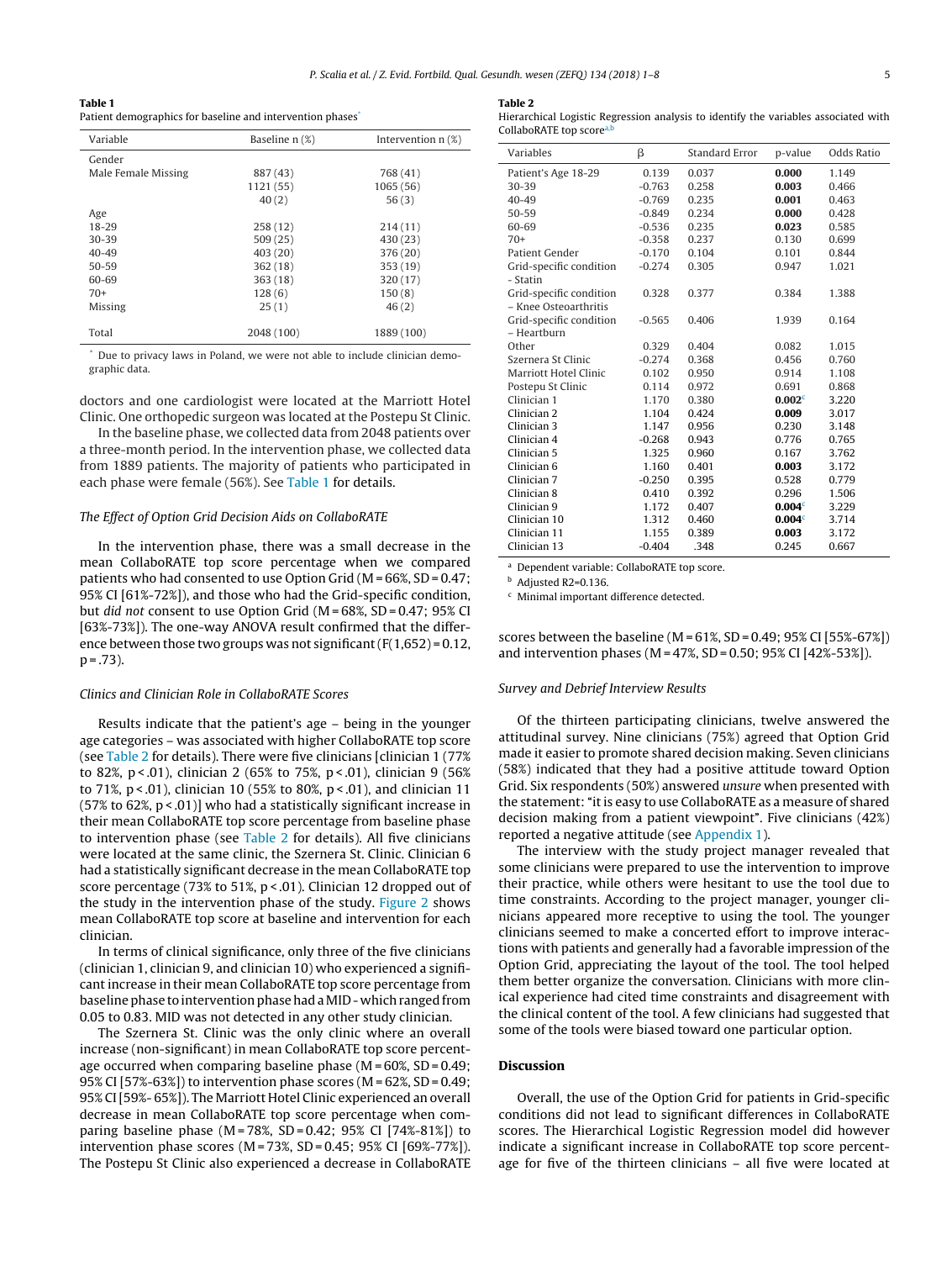<span id="page-5-0"></span>

**Figure 2.** Mean CollaboRATE top score percentage at baseline phase and intervention phase for each clinician.

the same clinic. Only three of those five clinicians had a clinically meaningful difference in their CollaboRATE top score percentage in the intervention phase compared to the baseline phase. One clinician experienced a significant decrease in their mean CollaboRATE percentage. The results of the survey and debrief interview provide context for our statistical results. The survey indicates that the clinicians included in this study had mixed attitudes toward the implementation of Option Grid. The project manager informed us that many clinicians (primarily the older clinicians) were concerned about time constraints and content bias and did not understand how to use these tools.

A strength of this study is the implementation of the Collabo-RATE measure on a large scale (n = 3937) to test the effect of Option Grid on shared decision making with thirteen clinicians across three different sites in Poland. Another strength is the thorough translation process of the Option Grid and CollaboRATE measure. One of the limitations of our study is that the dataset contained only patient's age and gender demographics and no clinician demographics because of privacy laws in Poland that protect patients and clinicians' identity. Other demographic variables like the patient's level of education, socio-economic status, and date of diagnosis may have had an impact on CollaboRATE scores, although no prior evidence exists that this may be the case. Interviewing the study clinicians would have strengthened the findings our study. However, given language barriers and time constraints, this was not possible.

Barr et al. demonstrated the discriminative validity of the CollaboRATE measure [\[32\].](#page-7-0) It is now being used in ten different countries and available in Polish. Recently, Barr et al. assessed the CollaboRATE response rate across different modes of administration in a primary care clinic in New Hampshire and found that 68.0% of patients gave their clinicians a top score [\[23\].](#page-7-0) Results from our study indicate that patients gave their clinicians a top score 63% of the time. This might reflect the fact that shared decision making has never been promoted in Poland at the policy level and, as far as we can determine, is not taught in medical schools. In contrast, shared decision making has been promoted in the health policy of the United Kingdom and United States [\[1\].](#page-7-0)

Our results indicate that Option Grid decision aids slightly improve CollaboRATE scores for some clinicians. This was an expected result considering prior research that shows that Option Grid improves patient knowledge, increases patient involvement and readiness to make decisions that align with preferences, and influences clinicians to be more collaborative in their interactions with patients [\[23,33\].](#page-7-0) A previous randomized trial that showed the benefit of using a statin decision aid to help clinicians adopt shared decision making as opposed to the patient education pamphlet used at the Mayo Clinic, but we did not see this type of effect with the statin Option Grid used in our study [\[34\].](#page-7-0) Despite the positive outcomes associated with Option Grid in the literature, making use of encounter tools like Option Grid is challenging for clinicians [\[33\].](#page-7-0)

The findings from the debrief interview indicate that time constraints and clinicians' disagreement with the content are significant barriers to implementation. This information mirrors some of the 'structural and conceptual' barriers found in previous studies that assessed the practicability and feasibility of Option Grid decision aids for facilitating shared decision making [\[23,33\].](#page-7-0) In our study, we can infer, based on the information provided by the project manager, that the attitudes of older clinicians were much different from the attitudes of younger clinicians, and the likely impact of clinicians' characteristics (i.e. age and their medical area of practice) on CollaboRATE scores was reflected in the statistical model.

All study clinicians whose CollaboRATE scores increased with the use of Option Grid were located at the same clinic. Based on this evidence, we can infer that, to a certain degree, a coherent strategy to implement tools like Option Grid and CollaboRATE in clinic workflow was established at that particular location. A commitment by clinicians to adhere to a shared decision making ethos is an important factor in successful implementation of a patient decision aid [\[14\]](#page-7-0) and, in turn, can improve patients' perception of how well their preference was discussed and integrated into the decision-making process. Commitment also needs to be demonstrated at higher levels of the healthcare organization, preferably through training and development for the healthcare professionals who will be using the tools. Perhaps the brief, one-hour training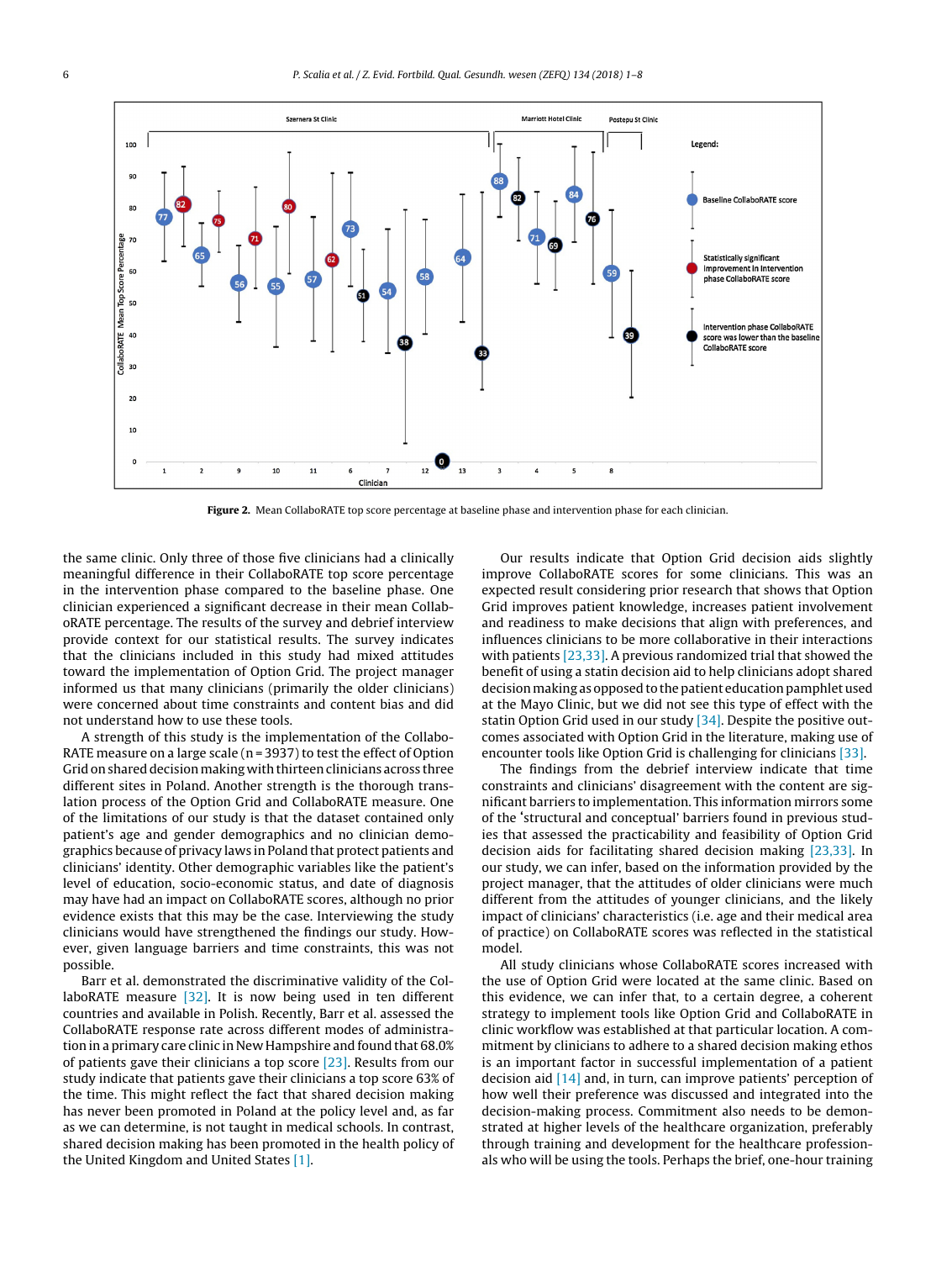<span id="page-6-0"></span>session was not sufficient in helping clinicians understand why and how these instruments were being used. Further, it is worth noting that the training session was also not delivered by a native Polish speaker, which may have influenced clinicians' reluctance to use the tool. This may re-enforce the notion that a clinical champion would be an effective mode of communication for shared decision making training. Peer-to-peer training benefits would enable clinicians to ask peers questions that they would feel less confident asking an external host, and the clinical champion would represent a resource for ongoing support throughout the implementation of the tools.

Furthermore, a clinical champion hosting a session would have existing knowledge of the clinical team, so he or she would be able to speak to the potential challenges clinicians would face with implementation of decision aids. Providing structured shared decision making training would confirm the commitment to shifting the clinic culture to a more patient-centered approach and would provide clinicians with the opportunity to learn how to practice it [\[35\].](#page-7-0)

Future studies need to investigate the implementation of encounter-based decision aids in more settings to determine the factors associated with low CollaboRATE scores at the clinician and clinic level. This would provide more insight into the cultural context and clinician characteristics that underpin the success or failure of routine adoption of patient decision aids. Ultimately, it could help researchers develop implementation strategies tailored to specific cultures and contexts to aid the implementation of shared decision making in regions like Eastern Europe.

#### **Conclusion**

The Option Grid intervention helped some clinicians practice shared decision making, but for most, it did not have an effect. The extent to which Option Grid patient decision aids can improve shared decision making is contingent on a variety of factors – mainly the clinician's attitude toward using a decision aid, the clinicians' characteristics (e.g., age), the setting in which the intervention is implemented, their understanding of the shared decision making approach, and their understanding of how decision aids can help facilitate a more efficient discussion with patients.

#### **Author Contributions**

GE and M-AD designed the study in collaboration with KK, ML, MB, and SM. KK, MB, ML and SM facilitated the recruitment of study clinics and clinicians, collected the data, reviewed the final draft of the manuscript. PS conducted the data analysis and drafted the manuscript. YZ-I supported the data analysis. MB, SM, KK, ML, PB, JS, YZ-I, GE, and M-AD contributed to and edited multiple drafts of the manuscript. All authors reviewed and approved the final draft of the manuscript.

### **Conflict of Interest**

Dr. Glyn Elwyn is the director of &think LLC which owns the registered trademark for Option Grids TM patient decision aids. He provides consultancy in the domain of shared decision making and patient decision aids to: 1) Access Community Health Network, Chicago (Federally Qualified Medical Centers), and to 2) EBSCO Health Option Grids TM patient decision aids. Glyn Elwyn initiated the Option Grid Collaborative, tools that are hosted on a website managed by Dartmouth College, on [http://optiongrid.org/\)](http://optiongrid.org/). Existing Option Grids hosted at this website are freely available until such time as the tools have expired.

Dr. Marie-Anne Durand is also a consultant to Access Community Health Network and contributed to the development of the Option GridTM patient decision aids, which are licensed to EBSCO Health. Dr Elwyn and Dr. Durand receive consulting income from EBSCO Health and may receive royalties in the future.

All other authors have no conflicts of interest to declare.

#### **Acknowledgements**

We would like to thank all clinicians at Grupa LUX MED who participated in this study, and all the staff and personnel who supported our study and contributed to data collection. We would like to thank Anna Mae Scott for managing the first six months of the study in Warsaw, Poland. We also appreciate Dr. Marjan Faber and Dr. Jan Kremer's comments on a draft version of this manuscript. Lastly, we would like to extend our gratitude to Rachel Forcino for providing statistical consultation.

### **Appendix 1.**

The number of clinicians who circled each option on the Likert scale of the study survey.

| Statement                                                                                                               | Strongly<br>Disagree | Disagree                   | Unsure       | Agree | Strongly<br>Agree          |
|-------------------------------------------------------------------------------------------------------------------------|----------------------|----------------------------|--------------|-------|----------------------------|
| CollaboRATE is a<br>good measure of<br>shared decision<br>making from a<br>patient viewpoint                            | $\Omega$             | $\Omega$                   | 5            | 5     | $\overline{2}$             |
| It is easy to use<br>CollaboRATE as a<br>measure of shared<br>decision making<br>from a patient<br>viewpoint            | $\Omega$             | $\Omega$                   | 6            | 4     | $\overline{2}$             |
| In my opinion,<br>Option Grid patient<br>decision aids are<br>easy to use with<br>patients in the<br>clinical encounter | $\Omega$             | $\overline{2}$             | 3            | 6     | 1                          |
| In my opinion,<br>Option Grid makes<br>it easier to do<br>shared decision<br>making                                     | $\Omega$             | $\overline{2}$<br>Positive | $\mathbf{1}$ | 7     | $\overline{2}$<br>Negative |
|                                                                                                                         |                      |                            |              |       |                            |
| My attitude to the<br>use of Option Grid<br>is:                                                                         |                      | 7                          |              |       | 5                          |

#### **Appendix 2.**

- 1) First, could you tell us about the doctors' reactions to being invited to take part in the study?
	- a. Did they all agree to take part?
	- b. Did they need convincing?
	- c. If they did not agree to take part, which reasons did they provide?
	- d. Are you able to identify the main barriers to doctors' involvement in the study?
	- e. For those who agreed to take part, why did they accept to participate?
- 2) In addition to what was collected in the survey, what is, in your opinion, the doctor's initial reaction to Option Grid decision aids?
	- a. What did they think about Option Grid?
	- b. Do you know whether it has changed the interactions they have with patients?